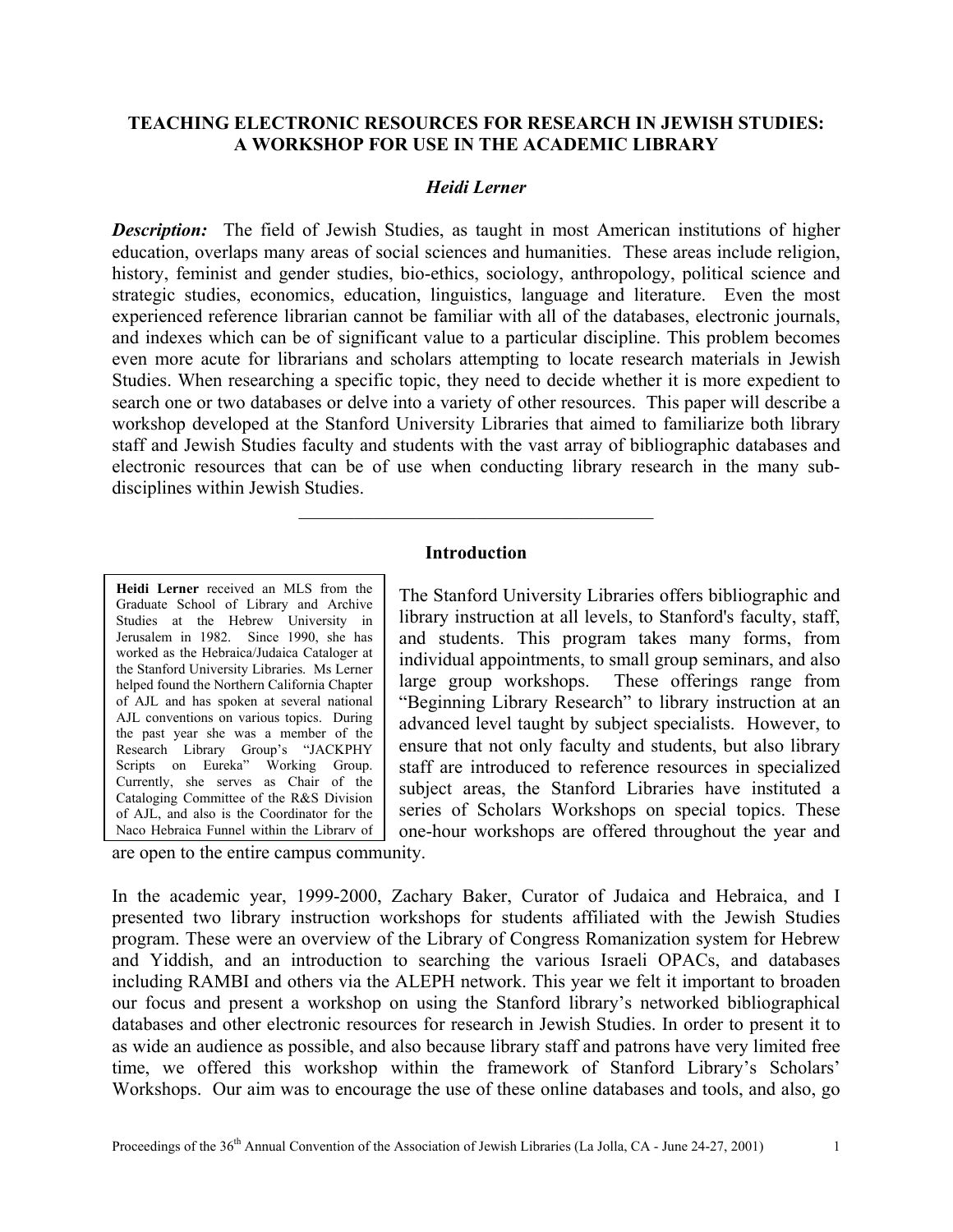over the technical requirements necessary to access these resources. This paper will present an overview of this workshop.

#### **Background**

Each month, it seems, researchers, librarians, faculty and students are presented with new and more powerful electronic information resources in almost every field of academic scholarship. Even the most experienced reference librarian cannot be familiar with all the databases, electronic journals, and indexes which can be of significant value to a particular discipline. This problem becomes even more acute for scholars' attempting to locate research materials in Jewish Studies.

Jewish Studies in American academic institutions is multi-discipline and multi-lingual. Research can be carried out in a variety of sub-disciplines including religion, history, feminist and gender studies, bio-ethics, sociology, anthropology, political science and strategic studies, economics, education, linguistics, language and literature. Materials to support research projects are often in non-Western European languages such as Hebrew, Yiddish, Russian, Polish and Ladino. Librarians and Jewish Studies scholars believe, often mistakenly, that access to indexes, bibliographies and finding aids for scholarly publications and primary sources for Jewish Studies is not extensive. They might think that linguistic issues can complicate electronic research strategies. Or, they might believe that these tools are not available in the United States.

The reality is much different. Multi-script and multi-lingual computer capabilities and easy Internet access have brought the library catalogs and online bibliographic databases of Israel and Europe to the fingertips of American scholars. Indeed, American scholars have in the past year, been able to access RAMBI, the leading bibliographical database for scholarly work in Jewish Studies, via the web. Also, a close examination of the many electronic North American subject bibliographies, indexes, and databases for social sciences and humanities reveal that these tools offer significant access to information for the Jewish Studies researcher, both retrospective and current. They include citations, abstracts and full-text materials. Because, information pertinent to any given research project is so dispersed among a number of indexes instead of concentrated in a single tool, both reference librarians and patrons need to know the scope of a broad range of tools and decide whether it is better to spend time searching one or two indexes or dive into a wide range of resources.

## **Designing the Workshop**

After attending various workshops in other disciplines I felt that my one hour session should really highlight those electronic databases whose scope go far beyond Judaica- or Hebraica publications. I would also briefly mention some of our resources that are more specifically relevant to Jewish Studies as even many of our own Jewish Studies affiliates are not necessarily aware of their presence in our collection or their ease of access. The overview of these resources would include a brief description of each database, dates of coverage, and producer. I chose to include in our session, a brief summary of some of the new technical developments in "Hebrew on the web" which greatly enhance our ability to access the multifarious Israeli resources that are available to us. Many of our students, faculty, and library staff do not know how to update their computer systems to enable Hebrew script capabilities. The workshop did not include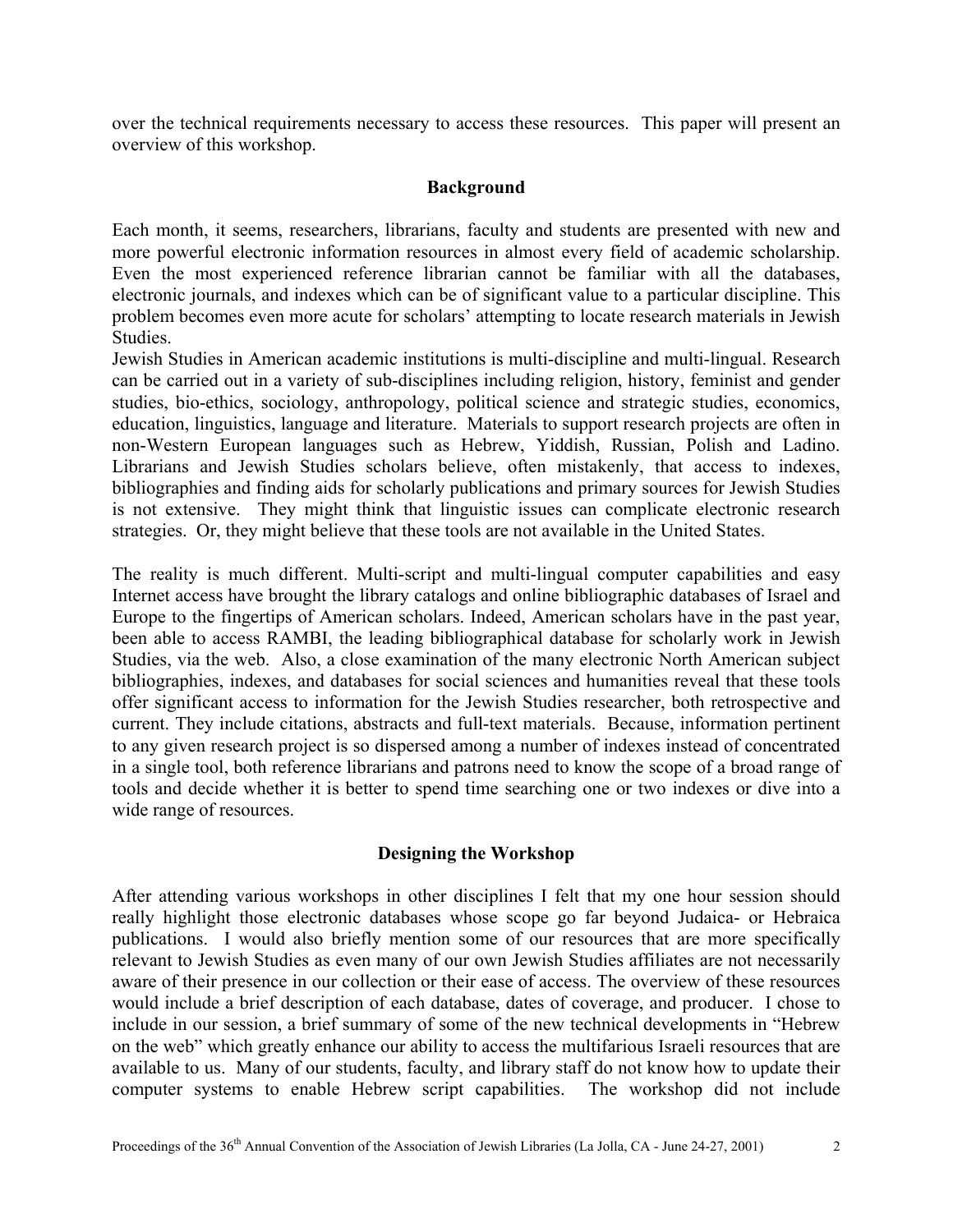instruction on the principles of searching our local catalog, or accessing our resources from offcampus. This information is offered both on the web and as a part of regular library instruction programs. As I considered how I might make the use of these tools more relevant to the nonlibrary staff participants, I did decide to conclude the workshop with a few tips for successful searching of these resources. To accompany my workshop and today's session, I prepared three handouts<sup>\*</sup>: an annotated list of databases mentioned within the talk, a guide to Hebrew on Internet Explorer 5.5, and a brief "cheat sheet" on the basics of searching electronic databases and indexes.

#### **Stanford's Stand-Alone CD-ROM Collection**

Stanford maintains several stand-alone CD-ROM stations in our various resource centers. These provide access to selected bibliographic and full-text databases not otherwise available in a networked or Web environment. To identify those CD-ROMs that are specifically relevant to Jewish Studies, I did a search in our local catalog under various word searches including Hebrew, Jew (\*), and Judaism. I limited my search by format "electronic" and discovered that we had five whose focus is primarily text or religion. These include the Bar Ilan Judaica Library, Daat Mikra (a searchable database of the Old Testament and various commentaries), Index to Jewish Periodicals, the Encyclopedia Judaica, and Encyclopedia Talmudit. We have not maintained any statistics on use of these CD-ROMs and patron requests for help have been very limited.

## **Electronic Databases at Stanford**

As I mentioned earlier, we wanted the focus of this workshop to be an introduction to the broad range of indexes and bibliographic tools that can be helpful to patrons as they carry out their research. We also wanted to caution them against assuming that a discipline-specific index would provide comprehensive coverage of a topic. I prepared an alphabetic list of electronic databases in the area of humanities and social sciences. This list can serve as a resource when developing an effective search strategy. In this directory I noted if these resources are available through subscription only or are available publicly on the web.

Most reference questions that are brought to Stanford Library's general reference desk fall into one of three broad categories, bio-bibliographical, citation verification and topical In the workshop, I chose to highlight a few of the more useful databases from within each of these categories.

# **BIO-BIBLIOGRAPHICAL**

Sources of biographical information fall into several categories: retrospective vs. current, individuals of a certain country vs. international, and indexes vs. direct sources, which provide biographical information directly. Please note the following resources, which I have found useful.

**Archives U.SA.** – is a resource for researchers interested in locating primary source materials. It provides access to holdings and contact information of more than 5,400 repositories in the United States. This database contains indexes to over 118,000 special and archival collections.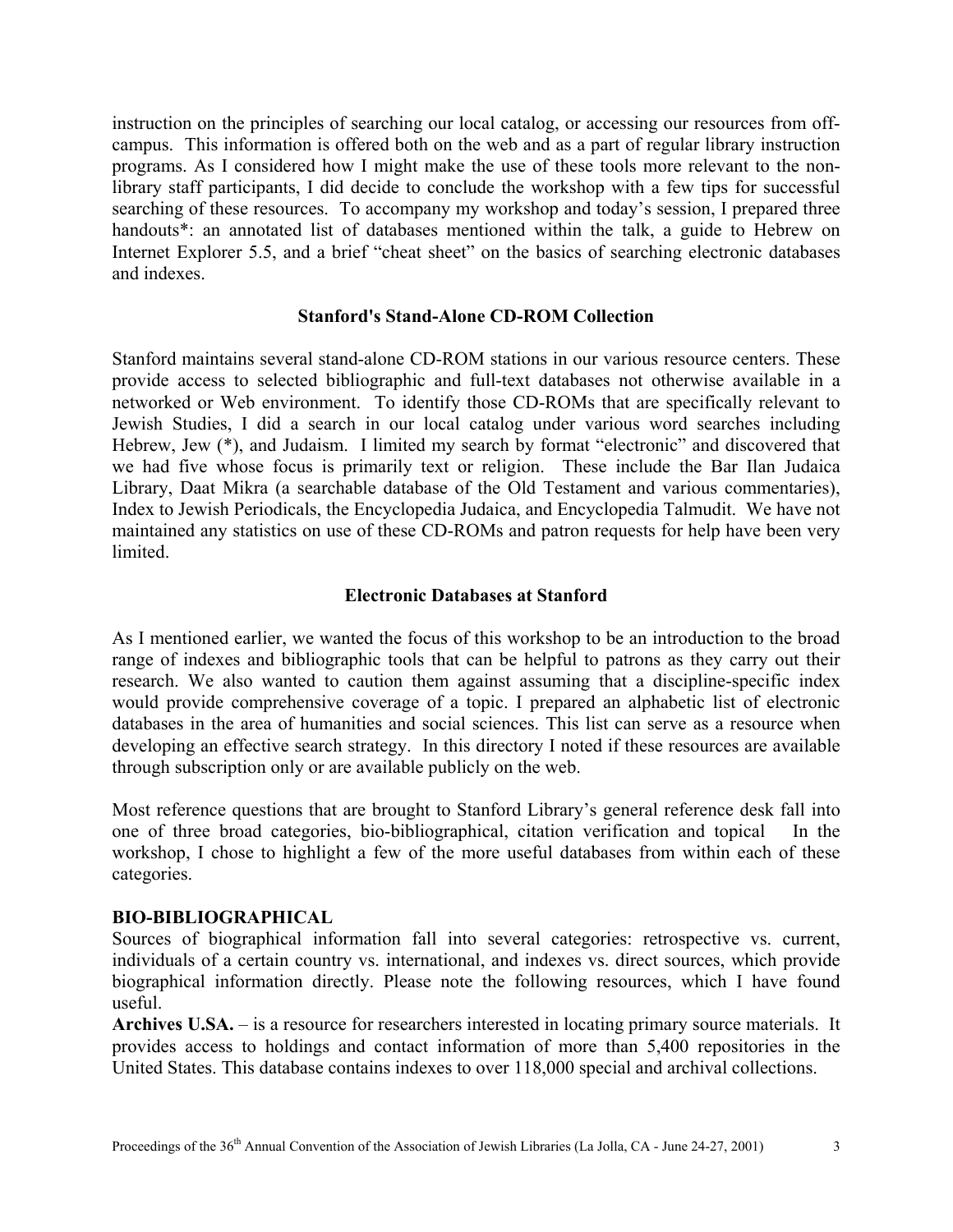**RLIN Archives file** – is part of the RLIN bibliographic file, searched through Eureka. This file serves as a large catalog for archives and manuscript collections in research libraries, museums, state archives, and historical societies located throughout North America. Notably, it includes many records for YIVO archival collections. It is also available freely on the web via the Library of Congress (see Handout 1).

**Biography and Genealogy Database** – is an index to more than 12.7 million biographical sketches. Its coverage is both current and retrospective and includes many of the regional and subject-based Who's Who biographical dictionaries. It does not index periodical articles or books of biography about a single individual.

**Biography Index** – is an index to information culled from over 3000 periodicals and current-English language books It includes incidental biographical material found in otherwise nonbiographical books.

**World Biographical Index** - is a master index to short biographical information about eminent individuals from all over the world. Significantly for Jewish Studies researchers in need of retrospective biographical information, it leads us to biographical articles culled from 134 Jewish reference books in Latin script and published between 1781-1958. 57,000 personages are indexed within 111,000 entries. In addition to leading to the source articles, the entries for each person contain the name, pseudonyms, the years of birth and death, occupation. This is a very valuable tool for any researcher interested in biographical information on Jewish individuals going to back to biblical times. The articles themselves are included in a microfiche set that may already be in your library's collection.

Researchers are often interested in works by a person as well as about, i.e. bibliographic in addition to biographic. Most of you are probably familiar with **RLIN** and **OCLC (WorldCat)**. I also want to note the **Karlsruhe Virtual Catalog**. This search tool (publicly available on the web) allows you to search simultaneously the holdings of many major libraries in Germany, Austria, Switzerland, France, Spain, and the UK; it functions as a sort of European Union Catalog, and a counterpart to the largely US/Canadian oriented RLIN and OCLC. While individual library catalogs may also be searched singly; their availability and coverage of older materials varies. In addition, KVK provides access to the German Union Catalog of Serials and to German book trade catalogs, including German Books in Print. I have found the Karlsruhe Catalog particularly useful in locating retrospective non-English works by Jewish authors that are not listed in RLIN and OCLC, or found in the print National Union Catalog, HUC-JIR Klau, or NYPL catalogs.

Most of you are familiar with RLIN and OCLC. I just want to mention a few of the advantages of each. RLIN offers search and display capabilities for non-Roman scripts including Hebrew. OCLC, also known as WorldCat offers a very flexible and easy-to-use interface with many searchable fields not found in RLIN such as notes, publisher, and place of publication.

# **CITATION VERIFICATION**

From the bio-bibliographical databases, I moved onto to those resources that can assist patrons seeking to verify a bibliographic citation. He or she may have a portion of a citation to an article or book but not enough information to find it. Or, the researcher may know the author, or the approximate publication date. They may have heard of a study in a class, in the newspaper, or on television. Or the patron may have a full citation but find that some portion is wrong, making it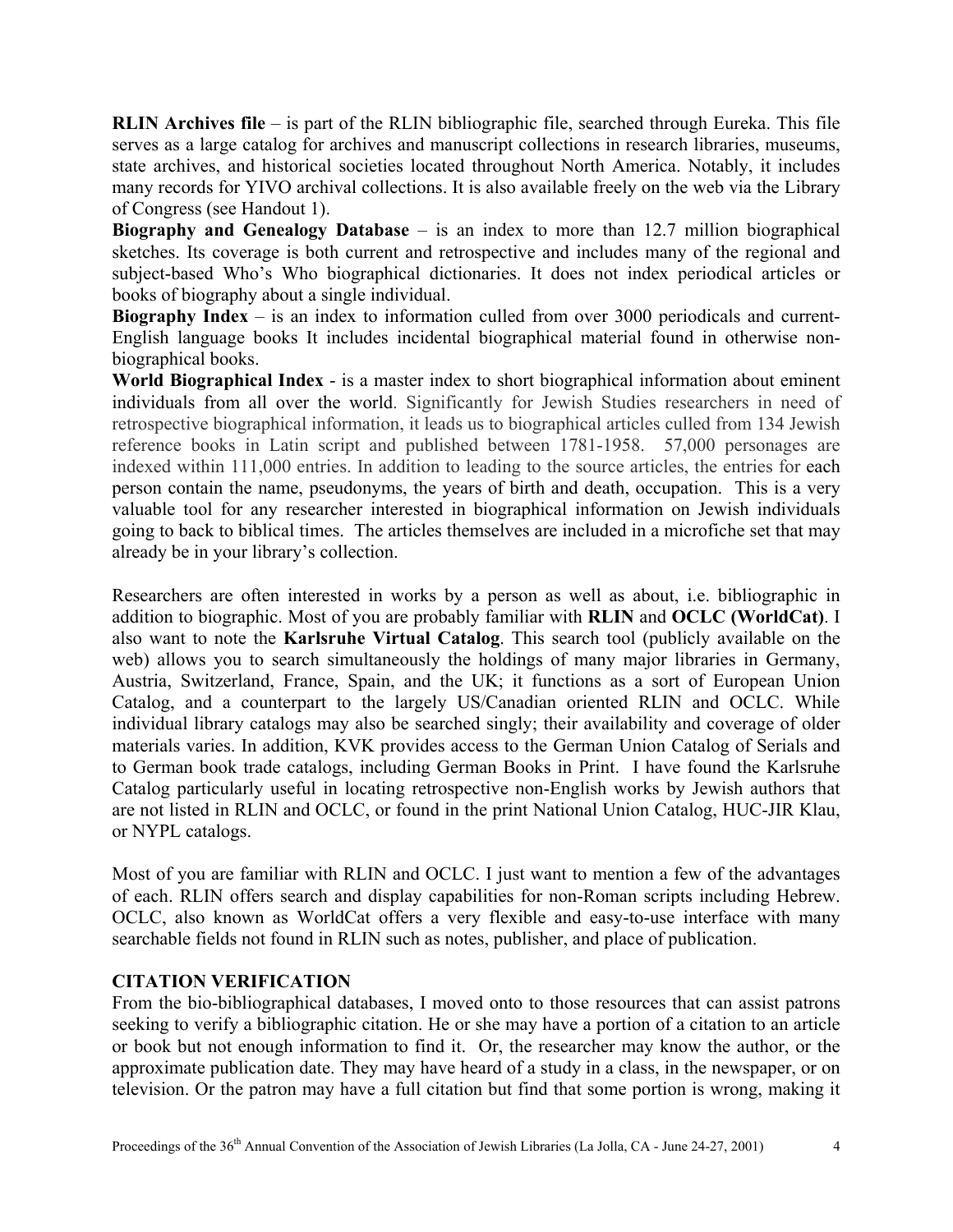impossible to locate the article. The following resources can assist in locating the exact information. These include

**Arts and Humanities Citation Index, Social Sciences Citation Index** – both of these resources are international and multidisciplinary in nature. In addition to searching by traditional methods such as author, title, and abstract words, cited reference searching is also available.

**PCI Periodicals Contents Index** – provides an electronic index to the contents of periodicals in the humanities and social sciences from their first issues to 1990/1991 Indexing is author/title only.

**ArticleFirst (OCLC)** – works much like Periodical Contents Index. The database provides access to items (articles, news stories, letters, etc.) listed in the table of contents of more than 12,600 journals in business, the humanities, social sciences, and science and technology. Coverage generally is from 1990 – on. An advantage of this database is that it can be searched simultaneously with WorldCat or the other databases available from "OCLC' via its FirstSearch software.

# **TOPICAL**

The next group of electronic databases that I presented were topical or subject/discipline in orientation.

**RAMBI** - is the best source of articles on Jewish studies in many Semitic and European languages. RAMBI indexes scholarly articles in journals, and also in some monographs of collected works, that relate to all aspects of Jewish studies and it is searchable in Hebrew and Latin scripts. But beyond RAMBI, there exist a number of subject indexes, which offer superior support to scholars in Jewish Studies.

**America History and Life** - provides historical coverage of the United States and Canada from prehistory to the present. It includes information abstracted from over 2,000 journals published worldwide. Book reviews are included from several historical and bibliographic journals. This database is a valuable resource to research on the history of the Jewish community in the United States and Canada. Includes material published from 1964-.

**ATLAS Full Text Plus (American Theological Library Association) –** indexes articles, essays and book reviews in all scholarly fields of religion. It indexes works in over 34 languages including Hebrew.A sample search under the keywords Jew\* or Judaism brought up 54, 757 hits. SilverPlatter is now adding links from bibliographic records to the full text of cited articles. This project is still in the early stages, but will soon have articles available from over 50 important religion periodicals.

**Bioethicsline** – much literature is being published in the areas of Judaism and medicine. Current areas of interest are termination of life, procreative technologies, the Jewish and secular perspectives on the "moral charter of medicine", etc. Bioethicsline, produced by the National Institute of Health, contains almost 60, 000 records. Approximately, 3600 records are added each year.

**Columbia International Affairs Online (CIAO) -** Columbia International Affairs Online (CIAO) is designed to be the most comprehensive source for theory and research in international affairs. The database has several sections of types of publications, which can be browsed or searched individually, or searched together. The sections include working papers, conference proceedings, journal abstracts, books, schedule of events, web links and resources, policy briefs, economic indicators, and maps and country data. Each section of CIAO is updated with new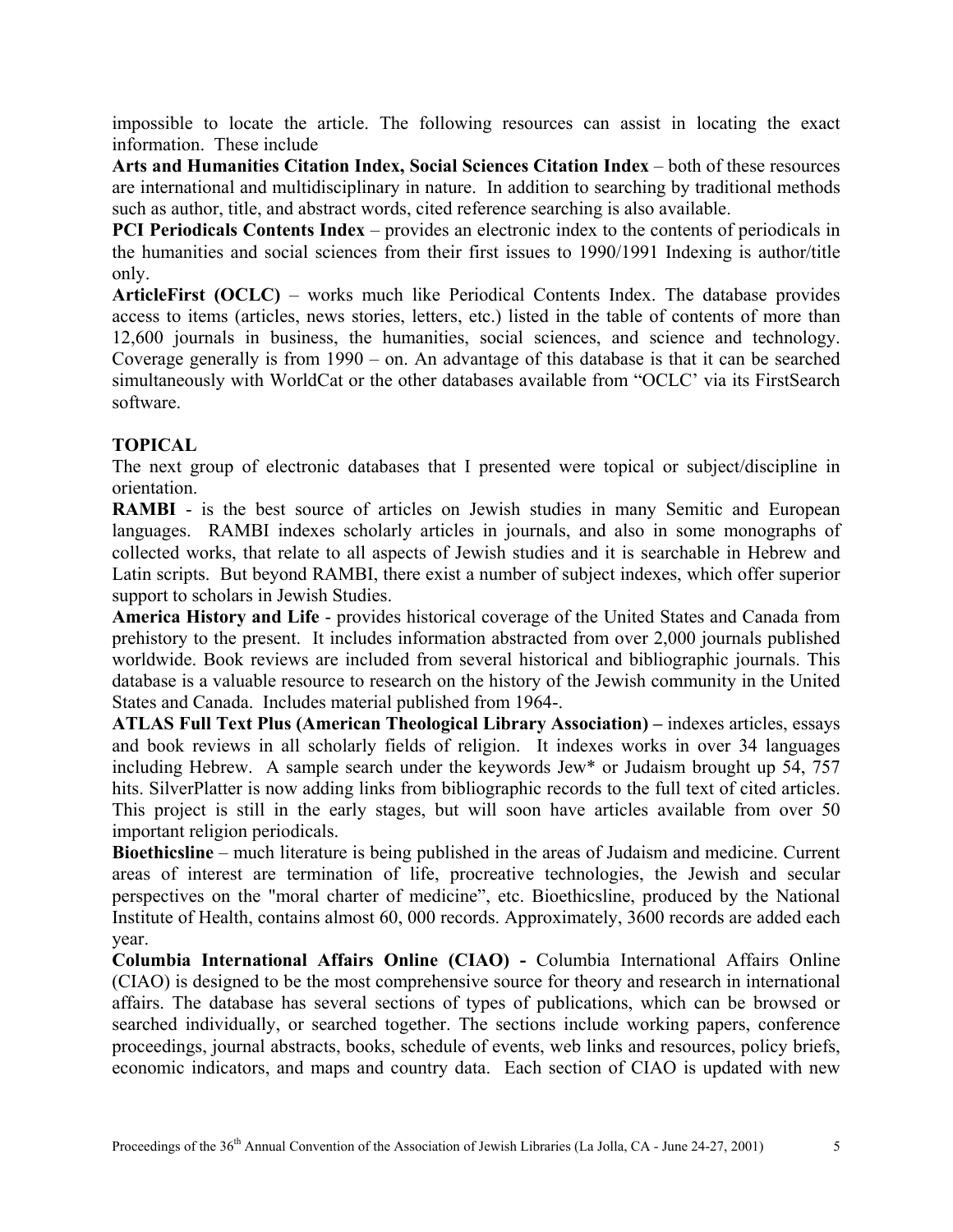material on a regular schedule. Working papers are augmented every month, as are conference proceedings. Many items are available full-text.

**Ethnic Newswatch** - this full-text collection of over 200 publications includes major American Jewish community journals and newspapers including Cleveland Jewish News, Jewish Exponent, Jewish Journal, The Jewish Press, Baltimore Jewish Times, Jewish Bulletin, Jewish Advocate, Forward, and the Jewish Telegraphic Agency.

**Genderwatch** – Genderwatch is a full-text, searchable database that includes academic and scholarly journals, magazines, newspapers and newsletters, conference proceedings and much more. Many Jewish Studies scholars are working in the area of Gender Studies: such as constructs of the body, both male and female, family relationships, and feminist and gay/lesbian issues in early, rabbinic, medieval and modern Judaism.

**Historical Abstracts** – is a bibliographic database covering the world's scholarly literature relating to history, excluding the United States and Canada. The database covers publications from 1965- and includes article abstracts and bibliographical citations of books and dissertations covering the period from 1450-1945. It is a multi-lingual database and includes 1,467 citations to references in Hebrew and 98 in Yiddish.

**International Bibliographies of the Social Sciences -** is an annual that covers nearly 1000 journals with a large number of countries and languages represented. In addition to the major topics of economics, political science, sociology, and anthropology, IBS deals in part, with the social sciences approach to religion, magic, mythology, religious rites and beliefs.

**LLBA (Language and Literature Behavior Abstracts)** – provides non-evaluative abstracts of articles from approximately 2,000 serials published worldwide, coverage of monographs, recent books, technical reports, occasional papers, enhanced dissertation listings from Dissertation Abstracts International*,* and bibliographic citations for book reviews that appear in journals abstracted for LLBA. LLBA is useful for Hebrew, Yiddish, and other Jewish languages. A search under Hebrew or Yiddish or Ladino brought up over 3,500 hits.

**Pooles Index –** provides indexing to nineteenth century American periodicals, books, newspapers and government documents. The vendor has made it possible to search by author and keyword, and to browse by periodical title.

**Russian Academy of Sciences** - the RAS (also known as INION) bibliography indexes books, manuscripts, dissertations, as well as over 10,000 journals in the humanities and social sciences from 1992-Present. Abstracts are provided in transliterated Russian and subject-headings are assigned in both English and Russian, although Russian access points are more complete. Searching can be done in English, transliterated Russian and the Cyrillic alphabets. This database is useful for researchers in Eastern European Jewish history, literature and culture, as many items cited here have not been indexed in other American bibliographic databases.

The list continues. I just want to conclude this portion by pointing out that for other disciplines such as art, music and education we have very good resources for locating Judaic-related materials: on art in Art Abstracts, ARTbibliographies Modern, Bibliography of the History of Art, music in RLIM Abstracts of Music Literature and Music Index, education in Eric and so on. These databases are described in your main guide to Electronic Resources for Jewish Studies.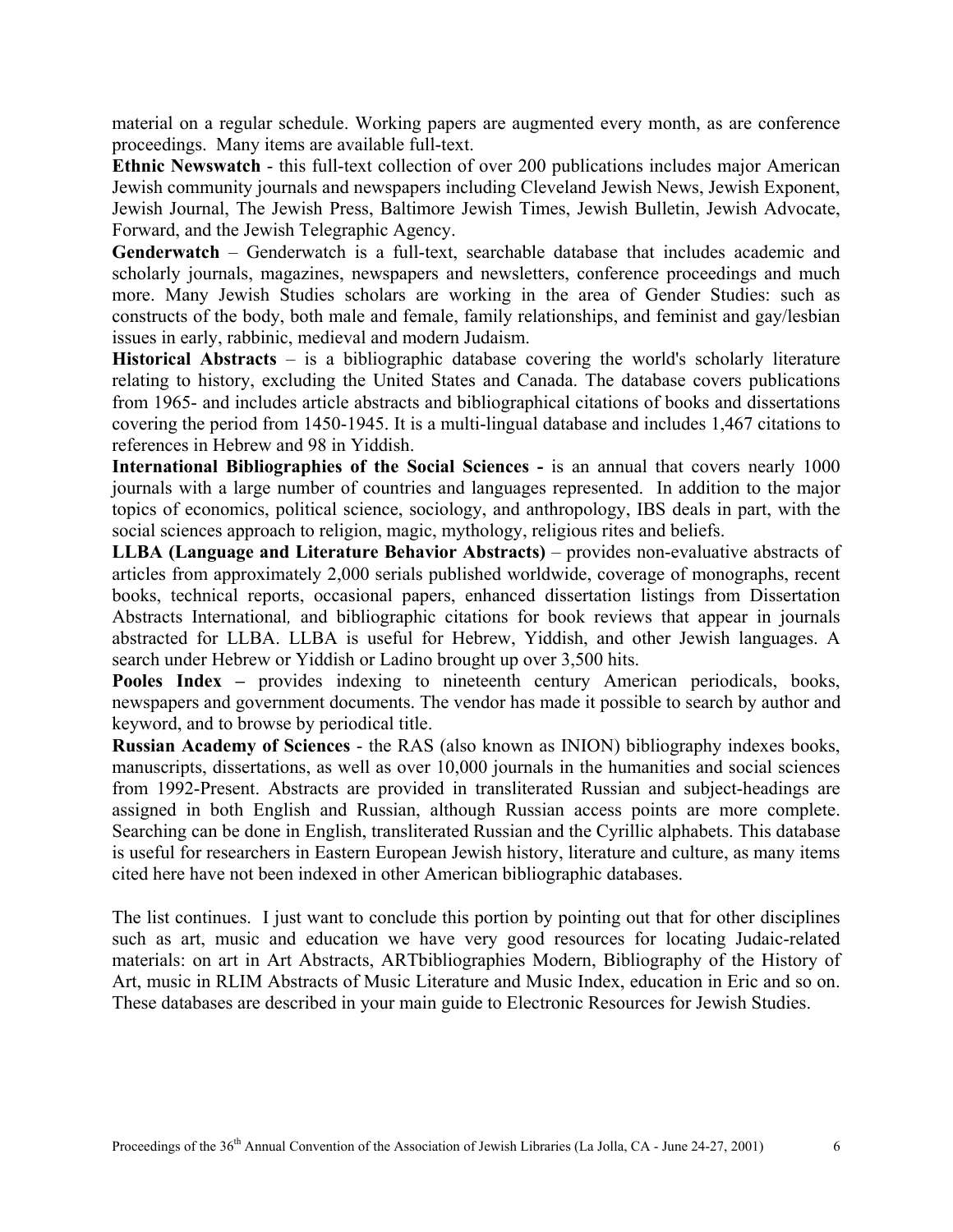# **Full-Text Resources**

Researchers in Jewish Studies in Jewish Studies have access to a number of computer-based fulltext resources, available from both within Stanford's Electronic Resources pages and via the web. Here is a sampling:

**Project Muse** – includes full-text journals covering the fields of literature and criticism, history, the visual and performing arts, cultural studies, education, political science, gender studies, and many others. Searching capabilities include keyword and Boolean searching, also full-text searching across all journals in the database, selected journal titles, or in just a single journal. Included in Project Muse are **American Jewish History**, **Shofar, Israel Studies, Jewish Social Studies**, and **Prooftexts**.

**JSTOR** – JSTOR (Journal STORage) is a unique digital archive of over 100 core scholarly journals, starting with the very first issues. The collection covers material from the 1800s up to a 'moving wall' of between 1 and 8 years before current publication. It covers 19 subjects at present, mainly in the Humanities and Social Sciences.

Other journals offering full-text access include the **Journal of Kabbala Studies, American Jewish Archives Journal, Journal of Hebrew Scriptures,** and **Women in Judaism**. These journals are available via the web and their URLs are found on your handout 1. Please also note the earlier mentioned **Ethnic Newswatch** and **Gender Newswatch**. Another database worth mentioning at this point that offers full-text access to newspapers and journals in their collection is **Academic Universe**, which includes the full text of the Jerusalem Post from 1989. There are also several Hebrew language journals available full-text on the web. These resources will be discussed when I talk about Hebrew and the Internet. A very good and useful resource that takes advantage of the Unicode standard is a web-mounted **Full-Text Hebrew Tanah.** This site presents a Hebrew full-text, vocalized version of the Tanah. The UTF-8 encoding enables a user to copy and paste any portion of the text into applications based on the Unicode standard such as Microsoft Word 2000.

Finally, a new resource, that is the work of one man is **Hebrewbooks.org**, which presents in PDF format, full-texts of Hebrew, English and Yiddish books written by American rabbis that are out of print and/or circulation and published between 1890 and 1965. The site currently includes 214 rabbinic works and is divided into six categories: Agadah, Hidushim, Derashot, Halakhah, Parshanut and Sheelot u-teshuvot. I wonder how many of you have seen or read the responsa on drinking Coca-Cola. Or perhaps you would like to print out your own copy of Likute shoshanim by Rabbi Yaakov Gerstein.

# **Resources for Jewish Studies on the Internet**

There is much information easily accessible on the Internet for Jewish Studies. Many of you, as Jewish Studies librarians, have developed excellent subject-specific web pages that list selected resources and provide links to others. They vary in their comprehensiveness, currency, and focus. I do not aim to replicate these very excellent compilations of resources in Jewish Studies. I do however want to mention just a few that I have found useful in my work at the Information Center, and in response to reference questions from colleagues, etc. The URLs to these website are found on Handout 1.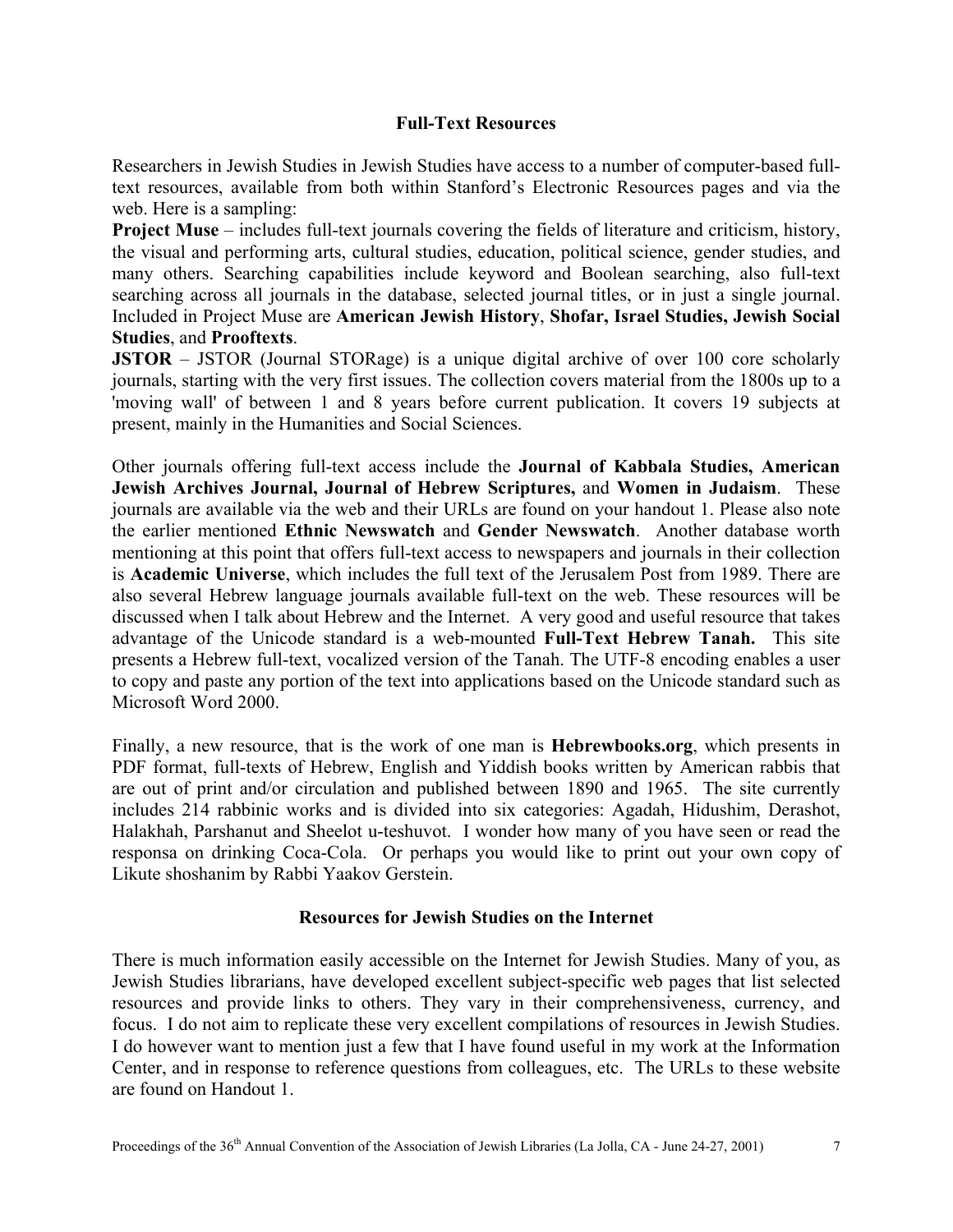**Jewish History Resource Center (Dinur Center for Research in Jewish History**) – is a wellorganized and comprehensive repository of resources with links to databases, publishers, libraries and archives, conferences, maps and atlases, bibliographies, archaeology, timelines, publishers, an index of Jewish Professors, list of centers and Institutes, Jewish history Societies, museums and exhibits, and more.

**Central Bureau of Statistics, Israel** – includes Last Months Indices, Census of Population and Housing, Monthly Bulletin of Prices, Monthly Bulletin of Statistics, the Statistical Abstract, Economic and Financial indicators and other selected data.

**Governments on the WWW – Israel** – Includes links to general resources, national institutions, municipal institutions, and representations in foreign countries, political parties, and other varieties of information.

**Israeli Publishers** – the Jewish National and University Library mounted this index; searchable in Hebrew and Latin scripts, on ALEPH. This list includes over 900 Israeli publishers (including the small and less-well-known). Citations include address, phone and fax number. Some publishers also provide brief descriptions of the types of books they publish.

**Partial Lists of Library of Congress Subject Headings in Jewish Studies** – the Library of Congress Subject Headings is a recognized thesaurus not just for most library catalogs but is also used by some database producers. While not complete, this list gives an idea of how subject heading are assigned.

**Starting Research in Jewish Music** – is an excellent guide for anyone interested in studying Jewish music. Includes tips on carrying out research, background information, bibliographies, journals lists, source materials and other information.

**Internet Grateful Med -** IGM is a gateway to a number of databases produced by the National Institute of Health (NIH) including AIDSline, Medline, and Bioethicsline. Please be aware that the Internet Grateful Med will be retired in phases in the coming months and is to be replaced by the new NLM Gateway.

**JOS Calendar Conversion -** The JOS Calendar Converter can convert a civil (Gregorian calendar) date into the equivalent date on the Hebrew calendar, and vice versa.

**Book History Online (BHO)** - BHO is a database in English on the history of the printed book and libraries. It contains titles of books and articles on the history of the printed book worldwide. It is based on ABHB, the *Annual Bibliography of the History of the printed Book and Libraries*. A search under the keyword Hebrew brought up 34 hits, many of which were not found in RAMBI.

**Published International Literature on Traumatic Stress (PILOTS)** – research is currently going on to study the effects of post-traumatic stress syndrome among holocaust survivors and their descendents, victims of terror attacks, immigrants, war veterans, victims of sexual or domestic abuse, etc. PILOTS is an electronic index to the worldwide literature on post-traumatic stress disorder (PTSD) and other mental-health consequences of exposure to traumatic events.

**Israel Archives Association** – provides links to many of Israel's leading archives, which contain data related to the development of the Jewish and Arab communities in the land of Israel, as well as the history of the Jewish people in the Diaspora, and Zionism. Some of these repositories have placed guides to their holdings on the web and provide a very useful tool for researchers looking for primary source material.

**Snunit** – is an education information system in Hebrew whose home base is the Hebrew University in Jerusalem. This website hosts databases, full-text journals, encyclopedias, maps, dictionaries and more.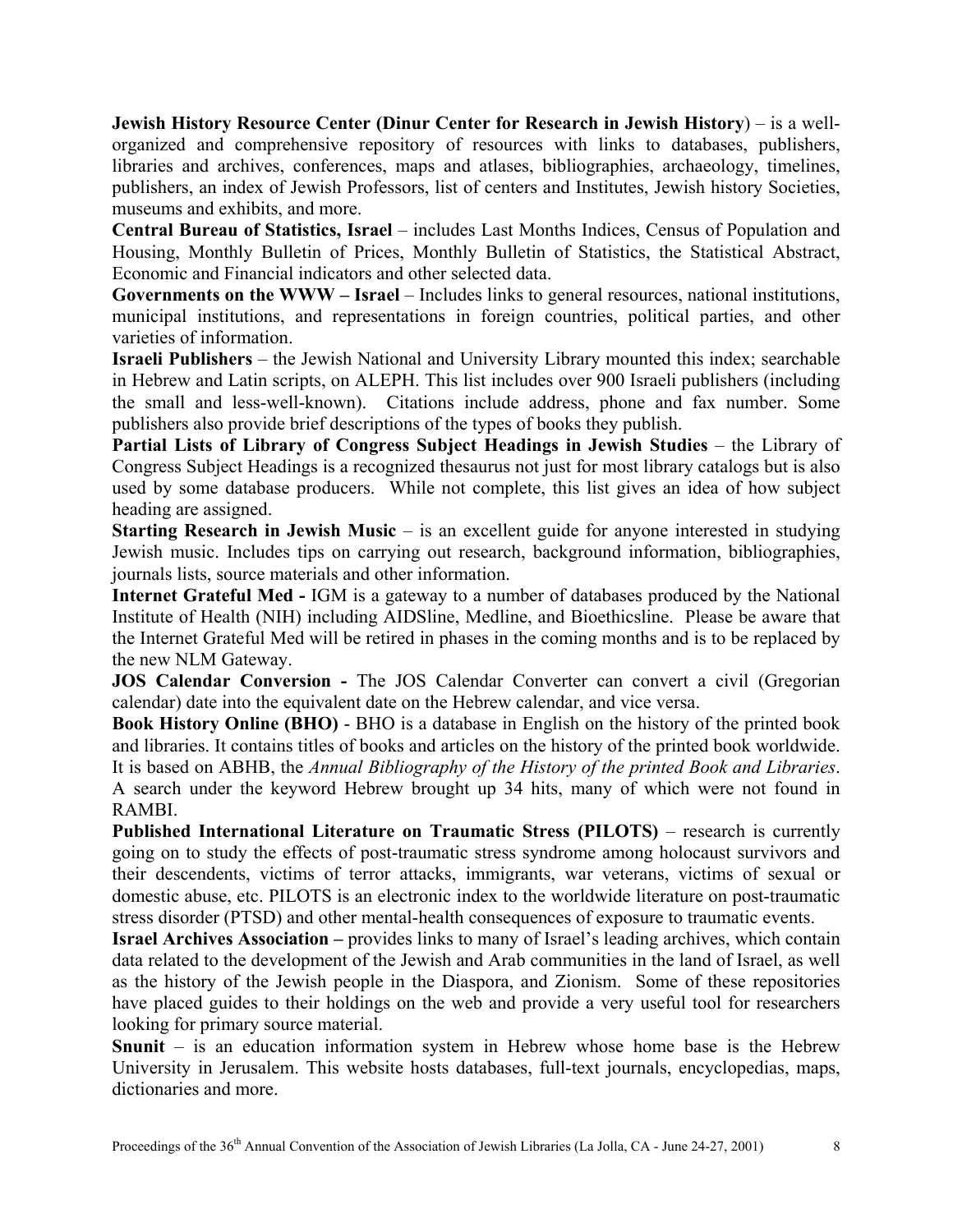**Library of Congress Transliteration Tables for Hebrew and Yiddish** – provides a concise guide to the transliteration of vowels and consonants as followed by the Library of Congress and most American academic institutions of higher learning.

**Geonet Names Server - t**he Geonet Names Server (GNS) provides access to the National Imagery and Mapping Agency's (NIMA) database of foreign geographic feature names. This service can help researchers determine the form of a place name used by most library catalogs and many databases.

# **Digitization Projects**

A major development in web technology has been the emergence of software that allows institutions to manage, access, and use image and text collections over the Internet. These programs enable researchers to locate images or textual bodies by a number of different methods including pointing and clicking with a mouse, or keyword and Boolean searching. The Center for Judaic Studies at the University of Pennsylvania has mounted a page providing links to a number of projects currently in various stages of development. Among these are:

**Schoenberg Center for Electronic Text & Image (SCETI) – SCETI was developed at the** University of Pennsylvania to provide the scholarly community with web access to virtual facsimiles of original texts, documents, and sources from Penn's collections. Judaica projects include Robert and Molly Freedman Jewish Music Archive and manuscripts from the Lawrence C. Schoenberg Collection.

**Princeton Geniza Project –** the Computer Geniza Project of the Department of Near Eastern Studies at Princeton University seeks to extend the methodologies available to Hebrew and Arabic scholars working with the documents found in the Geniza chamber of the Ben Ezra Synagogue in Cairo in the late 19th century. The project is dedicated to transcribing documents from film copies to computer files, creating a full text retrieval text-base of transcribed documents, developing new tools such as dictionaries, semantic categories and morphological aids to further the study of Geniza texts. Finally, the project is committed to disseminating its materials as widely as possible to the international community of scholars with an interest in the life of the medieval Middle East, as well as to all with an interest in Judaica."

**Kettubot Digitization Project -** the whole collection of the Jewish National and University Library 1200 Ketubbot is now available online and is searchable in Hebrew and English for country, city, year, etc.

**State of Israel – National Photo Collection** - the Government Press Office Photography department is actively computerizing and digitizing its collection of over 500,000 photographs. The diverse collection includes subjects such as politics, economics, society, industry, settlement, immigration, the IDF, wars, sports, scenery, religion, law etc. Every photograph in the digital collection can be retrieved in English and in Hebrew using keywords.

**Israel Sound Archives Digitization Project -** the National Sound Archives at the JNUL contain more than 7000 hours of recorded music representing all Jewish and Israeli communities. The entire archive is now being systematically digitized which will insure both preservation of the materials and better access for researchers.

**Manasseh Ben Israel Project** – a digital project from the Bibliotheca Rosenthaliana, University of Amsterdam, which aims to make their whole collection of 17th, printed editions of books by Manasseh Ben Israel and several manuscripts available electronically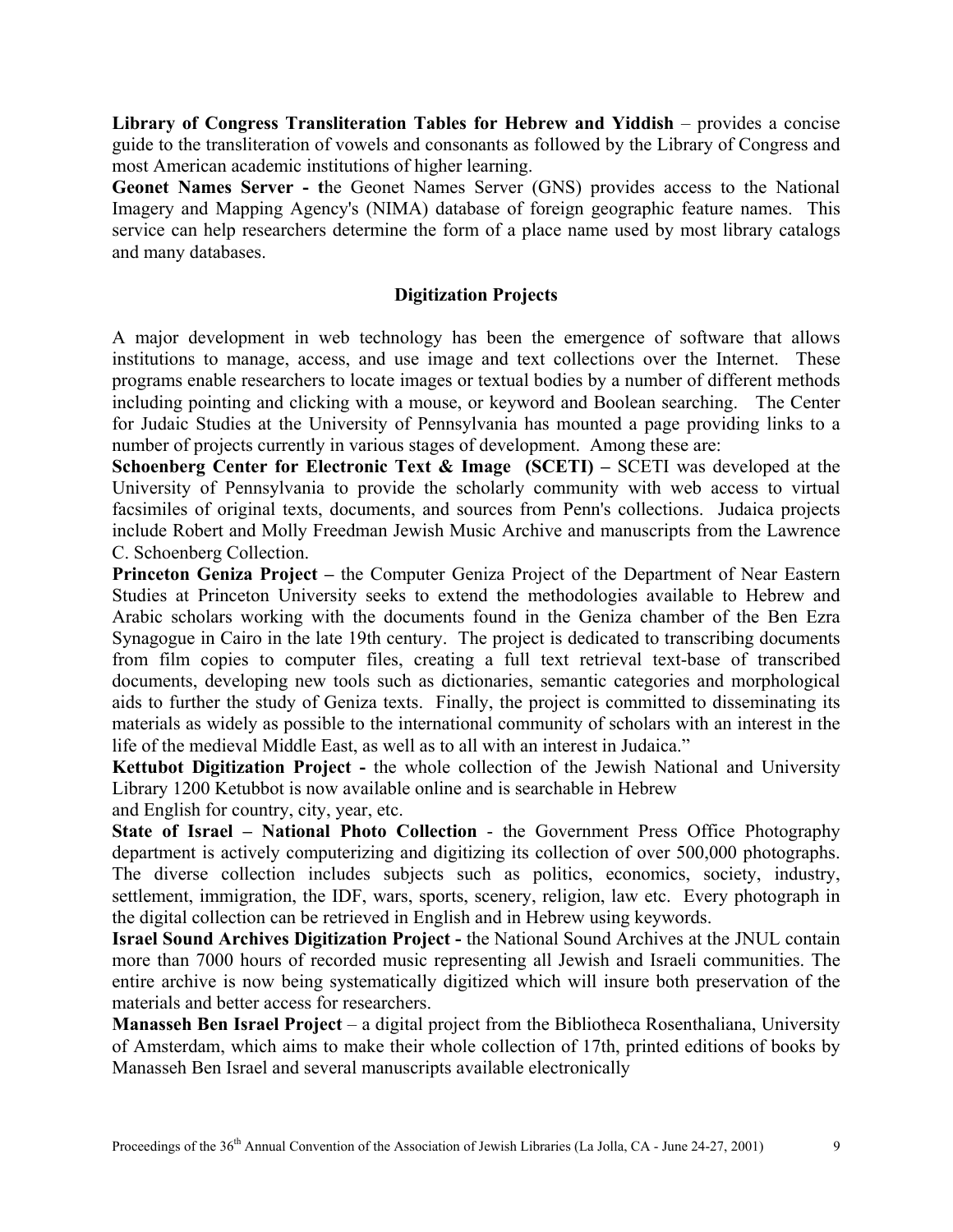## **Hebrew on the Internet via Internet Explorer 5 or Higher**

Many institutions offer programs similar to Stanford's Expert Partners (EPs). These "local experts", are mostly non-computer professionals, who provide desktop computing support to coworkers in their local departments and units. These "experts" may not be familiar with the "how-tos" of multi-lingual and multi-script computing. I thought it expedient to include basic instructions for enabling Hebrews script capabilities on our local systems and personal computers for workshop attendees.

At the current time, web browsers differ considerably in their ability to display the Hebrew script. A person who wishes to read Hebrew from the Web should choose an appropriate browser. At this time last year, via Netscape or Internet Explorer, you could read some Hebrew text documents on the web including the daily newspapers, but you were unable to search their archives, utilize Hebrew-only search engines, or input any Hebrew at all.

Today, the situation has improved somewhat. By downloading Hebrew Language Support Tools from the Microsoft Website and using Internet Explorer 5.5 or higher as your default browser, you will have strong support for Hebrew display and input. Please refer to Handout 2 (Hebrew on the Internet) for installation instructions and a brief guide to Hebrew resources on the web with their access information. Some of the resources that are now easily accessible include the following Israeli Hebrew newspapers, which have web editions: **ha-Arets, Yediot Aharonot**, and **Maariv.** Snunit, a non-profit organization based at the Hebrew University, that develops Internet-based learning applications, offers several online journals in Hebrew that can be of interest to a researcher including **Katedrah, Helikon, Teva va-Arets** among others. These journals have searchable archives and full-text articles. Other useful resources include the ability to search the Israeli White pages which are available on the web in Hebrew only, Hebrew e-mail directories at Israeli institutions of higher education which are excellent for locating hard-toromanize Hebrew names, and Hebrew-only searchable bibliographic databases such as the **David Ben-Gurion Bibliography** maintained by the Ben-Gurion Institute, housed at Ben-Gurion University in Beer-Sheva.

American scholars can now search Israeli library catalogs without having to rely on the telnet client, which limits their ability to print out citations. RAMBI is fully searchable via the web in Hebrew and Latin scripts, without the assistance of the clunky virtual keyboard. Perhaps most significantly for patrons searching for Hebraica in RLIN, is the new multi-script enhancement to the Eureka interface, which is how most of you access RLIN. In addition to displaying records in Hebrew script (as well as Arabic, Chinese, Cyrillic, Japanese, and Korean scripts), you can input and search in Hebrew script. Thus, avoiding the cumbersome and unreliable task of Romanization when searching for titles in RLIN.

## **Searching Electronic Databases**

I concluded my workshop with a brief overview of online searching. We all agree that the reason for searching an electronic database is to find something. Our patrons want to be taught in the simplest and quickest way possible how to locate references to journal articles, conference papers and the occasional book or book chapter. I included in my handouts for the workshop, a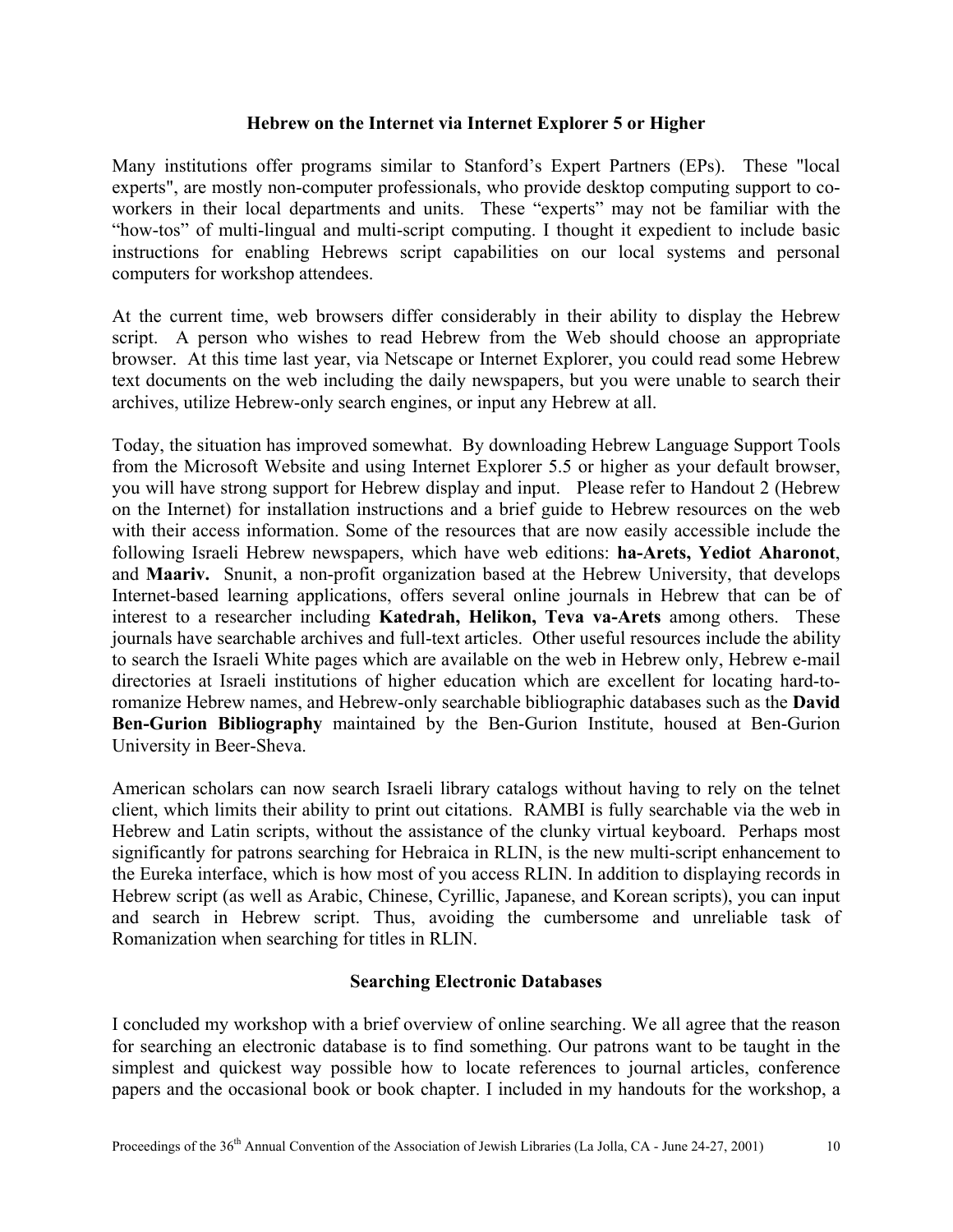one-page sheet on the basics of searching. Although they may understand the mechanics of information searching, researchers very often lack extensive experience in specific subject domains. I always emphasize that computer searches work best on very specific topics. I have found that the most successful searches are carried out when the researcher is

- $\bullet$  Familiar with the topic he/she are looking for
- ♦ Familiar with the contents and format of the database(s) and with the search and display commands
- ♦ Able to break a topic into components that are easily searched

Researchers need to understand that all these databases require patience on the part of the user to navigate their eccentricities and shortcomings. I showed them that these indexes and bibliographic resources can usually be searched by title, author, journal or book title, keyword or subject terms that are assigned by indexers employed by the database producer. Keyword searching is a less precise method of searching than subject searching. Keyword searches may bring up many more hits than you want or may result in hits that are not relevant to your topic. Using the appropriate search terms, a simple search strategy can quickly identify articles pertinent to the topic of interest. However, when conducting a systematic review, the precision with which search terms are applied to references should be viewed with some healthy skepticism. And, researchers must be very acutely aware during their literature searches that subject terms are not standardized between databases so a search strategy will need to be customized for each database. One quick-and-dirty method for identifying the appropriate subject terms for a database is to retrieve relevant articles from the database and identify subject terms that the indexers applied to the articles. Many of these databases also feature a Browse function, which enables you to scroll through an alphabetical index such as author, subject, or journal title. This feature varies from database to database. In addition to searching methodologies, other functions such as displaying, marking, printing and saving to a disk all differ depending on the particular database that is in use. As each database is different, patrons need to learn as many different search systems, as there are databases relevant to a research topic or reference question. The current trend towards providing access to several databases through a single interface will eventually greatly reduce the need to learn many different interfaces and search methodologies. Examples of database producers currently offering this ability include **FirstSearch, SilverPlatter, Project Ovid, ProQuest** and **Gale's Ready Reference Shelf** (see handout 1 for supported databases). However, useful as this feature may be in the initial stages of research, patrons will probably need to follow this up with individual database searching, since databases are not standardized in their use of headings.